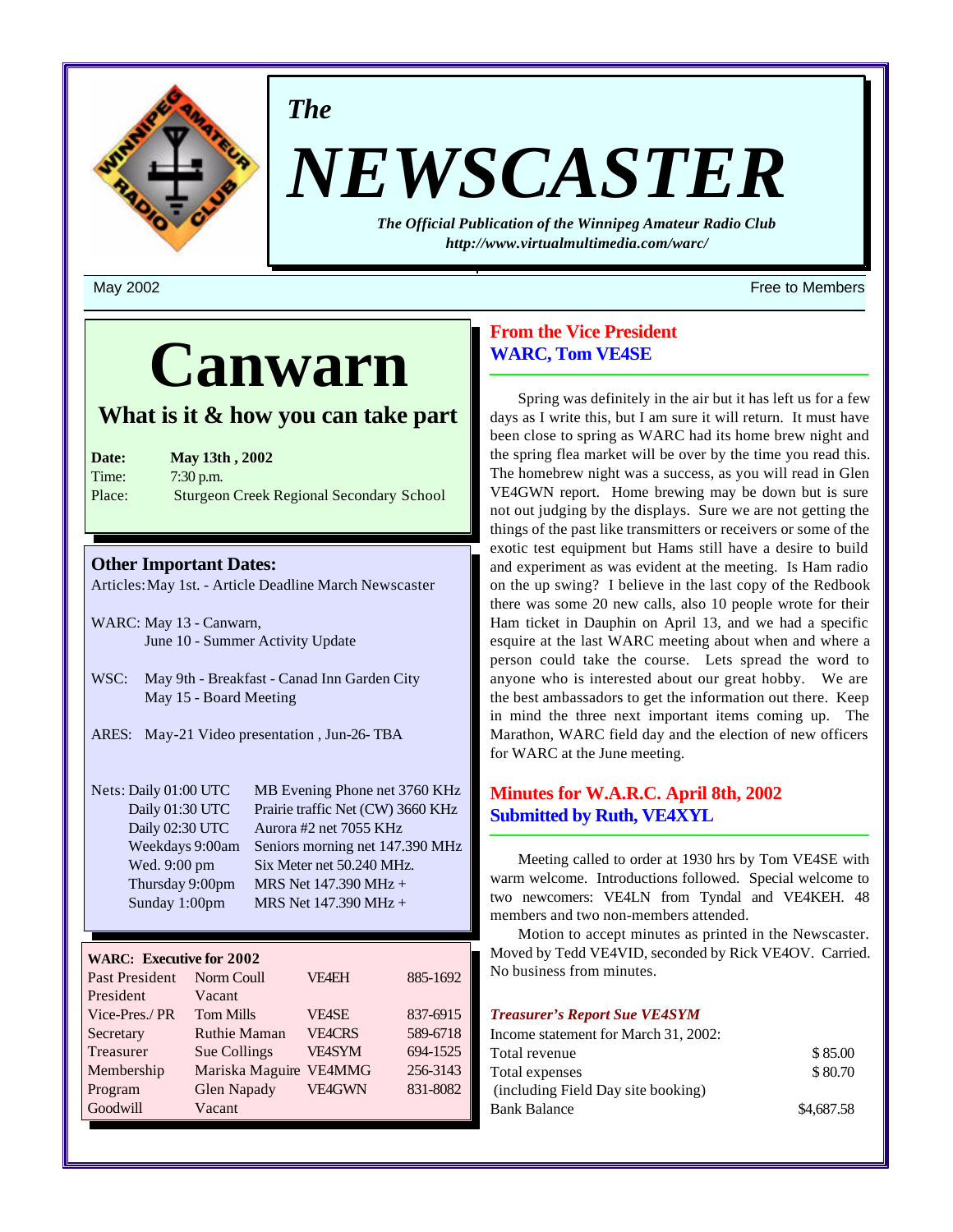#### *Programs Glen VE4GWN*

Glen thanked all ten Home Brew Nite participants for coming out. Program for May: - Jeff VE4MBQ will be introducing CanWarn and what it is. Program for June: - Elections, reports of all events and pre-reports for Field Day and Marathon.

#### *Membership Mariska VE4MMG*

Membership is at a standstill. Mariska will be assisting new executive to take over membership chair. All data is on computer: - membership lists present and past, Newscaster email/regular mail lists, etc. Mariska requested if any members want Newscaster emailed to speak to her. Newscaster is being printed by Floyd VE4FDR (see ad in Newscaster).

#### *RAC Rick VE4OV*

Rick VE4OV has resigned from his position but stood in for Norm Coull VE4EH who will be taking over if and when approved by RAC Board of Directors. If Norm is not approved by the Board, his nomination needs to go to ballot. In the interim, there is no director and no report.

### *ARES and Marathon Jeff VE4MBQ*

#### *ARES –*

1. Jeff's report was read by Tom VE4SE. February meeting featured encore presentation of ARES Call-Outs and Emergency Equipment. Jeff thanked VE4HK, VE4KAZ, and VE4MMG for assisting.

2. Next general meeting April 16, 2002 at Sir Wm Stephenson Library. Topic for discussions is long term



equipment acquisition plan and annual participation requirements for members.

3. Jay Anderson planning two sessions for CanWarn on May 11, 2002 at Winnipeg PSPC: - Refresher or Basic Spotter Training and Storm Chasing. Storm Chasing is not part of CanWarn and is only open to people that have attended Spotter Training. If interested in either session or both contact Jeff VE4MBQ by email ASAP: ve4mbq@rac.c or via @m on VE4WPG.

#### *Marathon*

Marathon planning is on-going. Deputies were reminded to contact last year's volunteers. Sign up sheets available at this meeting, at WARC Flea Market and MRS General Meeting.

#### *DX Sleuths Adam VE4SN*

- 1. 50,000 QSO's for Ducie Islands. XR0X good DX. 40,000 QSO's.
- 2. Mount Athos, Monk Apollo, SV2ASP/A on 20 and 12 m. Watch around 14.212 kHZ after 0400z and 24.943 kHz after 1530z. He doesn't talk to women! This is a rare one.
- 3. VK9L, Lord Howe Island. Jack, VK6CTl is expected to be active as VK9LT this week (April 11-22nd). Mostly SSB.
- 4. VK9ML, Mellish Reef. Dxpedition team of 10 operators from G, JA, VK, W, and ZL are setting sail for Mellish Reef on April 18. Check Web site at: [http://www.qsl.net/vk9ml/2002.](http://www.qsl.net/vk9ml/2002)
- 5. ARRL has announced it will accept SSB contacts with P5/4L4FN in North Korea for DXCC credit.
- 6. On April 13, 14, 15th England honoured anniversary of the sinking of the Titanic – CW only.

## *Flea Market Ed VE4EIH*

Preparations for semi-annual Flea Market on April 21, 2002 are going well. Still need a volunteer for front door.

#### *Field Day Bob VE4RCJ*

Need volunteers: - a) to coordinate transportation, and b) to coordinate PR work. The site at Birds Hill Park is booked.

#### *Nominating Committee David VE4DAR*

David VE4DAR and Harm VE4HAZ are chairing nominating committee for June elections. The new executive will take office at September meeting. The elected officials will decide between themselves who will be responsible for which office. David invited members to nominate candidates. There are four positions open and four people have been nominated so far. Maximum term for serving on the executive is three years.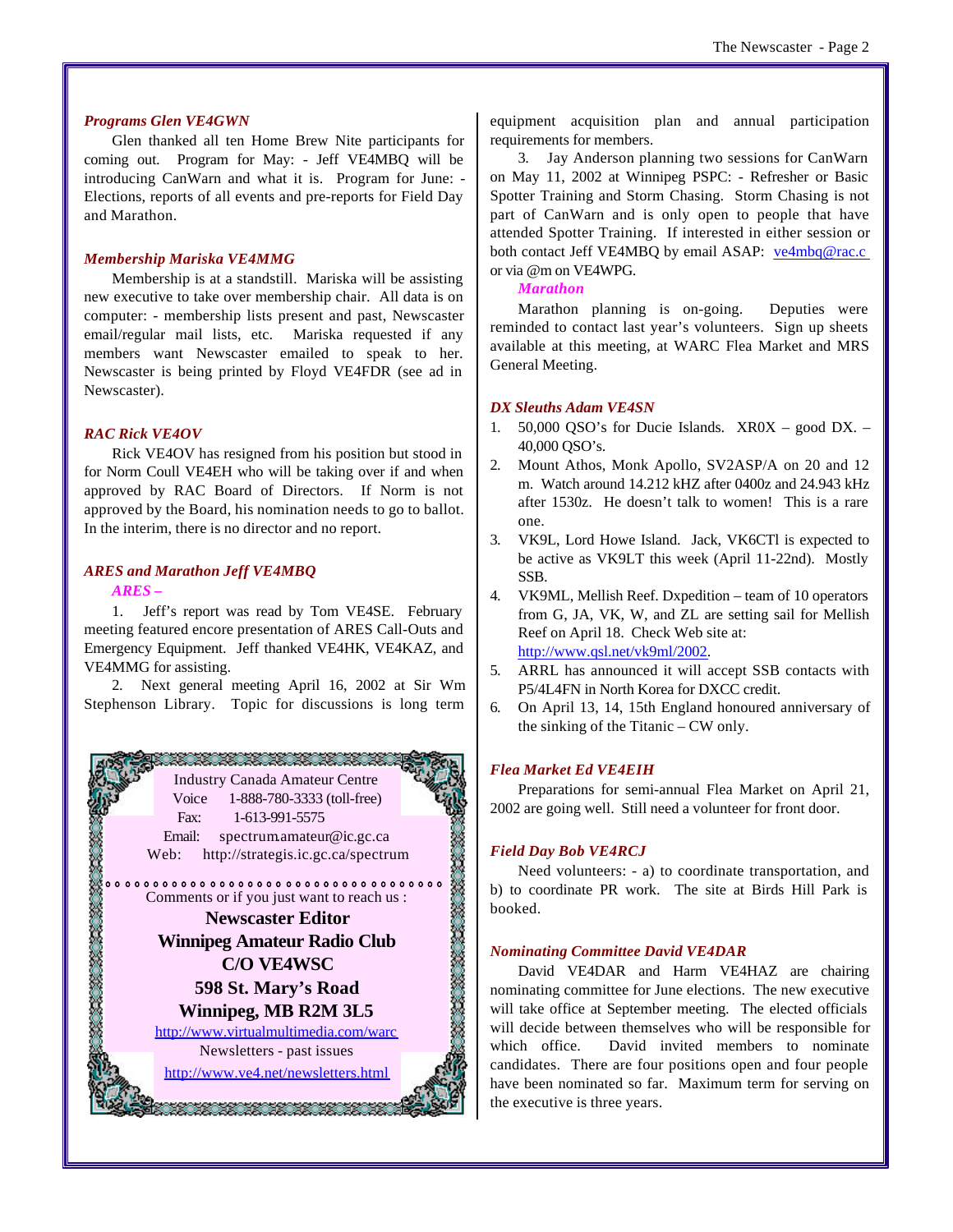## *New Business*

Rick VE4OV informed members re spam email through RAC alias. Either it is really from RAC or RAC is being used. There have been numerous complaints. Webmaster is investigating it. If any of the members are being harmed, they are to talk to Rick.

#### *Home Brew Participants*

- $\circledcirc$  VE4KOR Stereo Amplifier for tape or CD from Junkbox and FM parts.
- $\circledcirc$  VE4KEH Construction techniques for circuits.
- $\circledcirc$  VE4WJE Portable light-weight antenna 20m.
- $\circledcirc$  VE4EIH Battery tags to see if battery is charged and grounding plate for mag mount.
- $\circledcirc$  VE4RCJ TRF receiver for tracking RFI.
- $\circledcirc$  VE4FV Coax with gain and Spectrum Analyzer.
- $\circledcirc$  VE4RY Monitor Speaker Switch Box.
- $\circledcirc$  VE4ZV inner faces between radio and computer.
- J VE4SCE Telsa Coil
- $\circledcirc$  VE4PLJ All in one base station packet, APRS and voice.

The following participants drew \$25.00 for their efforts: - VE4KEH, VE4EIH, VE4RCJ, and VE4SCE. Bravo to all for your efforts and achievements!

#### *Monthly draws:*

Attendance: – Ruthie VE4CRS – flashlights. Draw: - Mariska VE4MMG – tool kit.

## **News Winnipeg Senior Citizens Radio Club By Gil Frederick, VE4AG, President**

The WSCRC is going DSL for our internet connection…. No more tied up phone line (we only have one, and we want it for emergency and voice use) – and greater speed with downloads, etc. This should be in operation within a few weeks. The Club has purchased the VE4BBS equipment from Werner, VE4UA, who has ceased his operation of this BBS. Thanks to Ed, VE4YU, the equipment is now at the Club, and, hopefully, will be made operational as soon as possible.

The amended agreement with the Red Cross- Manitoba Division was ratified at our last Board meeting, and will be in force soon upon signing by both parties. This is now a Partnership Agreement rather than a M.O.U., and encompasses much more responsibility on the part of WSCRC in supplying our services in times of emergencies involving the Red Cross.

We have two more members: we welcome Tedd Vidler, VE4VID and Michael Lynch, VE4DML. Both have signified their willingness to do active duty at the Club, and we thank all members who put time in at the clubrooms to make our daily operations possible. Paul, VE4OPC is still looking for more Duty Officers. With summer coming, and many members away on holidays, there are some slots that are opening up that must be filled. If you can, try and donate just a few hours in the weeks that you are available for this important job. Call Paul today, or leave your name and particulars at 233-3122 (24hr. TAS). Let's make sure we keep our doors open Monday thru Friday from 9 a.m. until 3 p.m.

The May edition of the Blips 'n' Blurbs is now available at the Club for members' pickup.

George, VE4GNG, our Breakfast Convenor reports that 33 attended the last breakfast…. The next one will be on Thursday, May 9th, at 9:00 a.m. Location is the Canad Inn Garden City, McPhillips at Jefferson. And remember, one lucky attendee can win either a free breakfast or a surprise package donated by George.

Two of our members, our EC Ed Henderson, VE4YU, and our Red Cross Rep., Adam Romanchuk, VE4SN, attended the day-long Emergency Services Workshop at the Centro Caboto Centre on Wilkes Ave. on April 9. Ed gave the Board a detailed first-hand report of this operation (following this article) and an official report should be available soon for all Hams to read from various sources.

Louis, VE4PLJ, gave a well-received speech on 'Motivation' after our last Board meeting, and it was interspersed with questions and comments. Louis has asked that those hearing him speak critique his presentation so that he can make improvements. Pass along your comments to Louis in person, phone or e-mail.

In the 10-10 Winter Phone Contest, held on February 2-2, 2002, of 10 Canadian 10X members who submitted logs, Alan, VE4ALN came in second with a score of 803 points; Gil, VE4AG came in 7th with a score of 173. Alan, VE4ALN (#69217) is the 10-10 Net Control Station on Fridays, 1800Z on 28.800 MHz. VE4WSC is also a member of 10-10 International.

Our Ham Radio antique section is growing with 2 more acquisitions – Ed, VE4YU reports that we now have added a National Transceiver, Model NCX5, and a home-brew Transmitter with Receiver station dating back to the early 50's (picked up at the April flea market). Anyone is welcome to drop into the Club and look over this display of old ham gear – and sit and read from the large library of magazines and books that we have available.

The meeting by some members of the WSCRC with senior clients of the C.N.I.B. who are interested in what Ham Radio is, and their possible involvement with Ham Radio as a hobby, has been postponed to Thursday, May 30. We need one or two lady Hams to attend with us (Call Gil at 888-2473 if interested). The session will be from 10 a.m. to 12 noon (with coffee break), and will consist of short talks and stories by WSCRC members, and a Q & A period.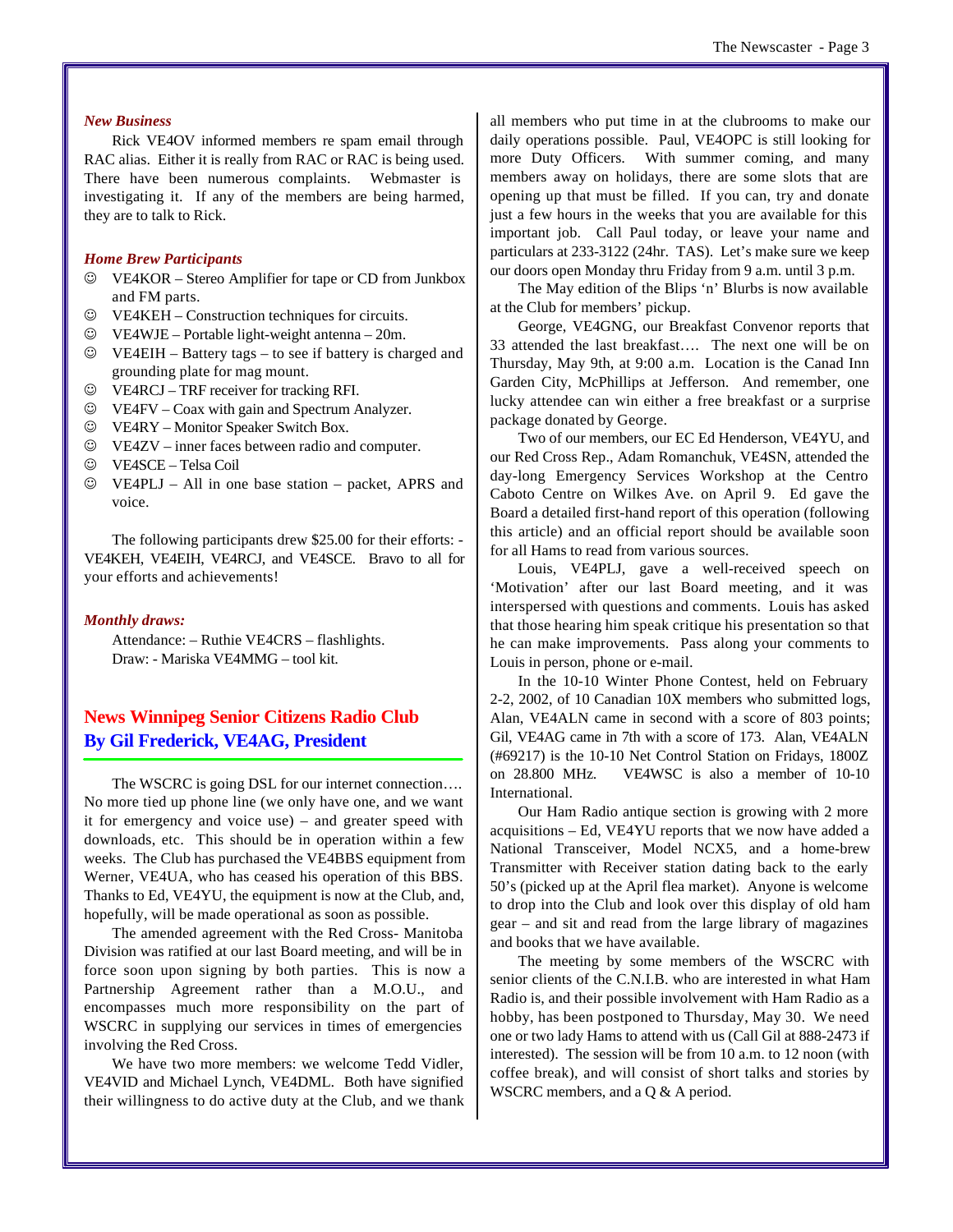Club badge orders are again being accepted by Gil, VE4AG, as we have established the supply link with the Winnipeg supplier who has moved the business to Calgary. Price for the standard clip-on badge is \$6.00 each, G.S.T. included. Order forms are available in Room #2 at the Club.

Although not a member of WSCRC at his time of passing, we paid our last respects to Ben Puchniak, formerly VE4BP, with words, at our last meeting. Lila, VE4LIL has sent a card of condolence to the family on behalf of WSCRC.

At a suggestion of a member, an e-mail has been sent to the Princess Patricia's Canadian Light Infantry, on behalf of the members of our Club, which reads, "The 183 members of the Winnipeg Senior Citizens Radio Club VE4WSC Inc. send their heartfelt condolences to the spouses and family of the four Canadian soldiers killed, and the eight wounded, in this unbelievable tragedy in Afghanistan."

The next Board Meeting will be held on Wednesday, May 15th, beginning at 10 a.m. Hope to see all the Board members at this meeting. Until next issue, vy 73 de Gil, VE4AG, President.

## **REPORT on MEMO/OCIPEP WORKSHOP April 9, 2002 at Centro Caboto Centre, Winnipeg**

MEMO (Manitoba Emergency Measures Organization) OCIPEP (Office of Critical Infrastructure Protection and Emergency Preparedness)

Attending from our club : Adam, VE4SN (representing ARES) and Ed, VE4YU (representing WSCRC for the Red Cross). Also attending for ARES: Manitoba Section Emergency Coordinator - Don MacKinnon, VE4DJ; District Emergency Coordinators - Wayne Warren, VE4WR; Gordon Snarr, VE4GLS & Dave Place, VE4PN; Emergency Coordinator - Bob Poole, VE4MAQ

About 150 persons from 42 Government and Non-Government Agencies/Organizations (ie. Manitoba EMO, OCIPEP, Municipal Reps from several towns & cities, MB Hydro, MTS, Red Cross, Salvation Army etc.) were in attendance. About 10 ARES volunteers were present. The time frame was 8AM to 4PM.

The scenario for the workshop, which took place all in one room, was a simulated ice storm that was building from south western Manitoba. The moderator was Dr. Michel Dore from Montreal, who was very active during the ice storm in Quebec & Ontario in 2000.

There were 5 tables in the center of the room representing the Federal, Provincial, Municipal, Communicators and Immediate Action Groups. At each table were a facilitator and a recorder. Communications by phone were simulated by colored cards with messages being delivered to the appropriate table or 'department'. As the problem escalated, so did the number of tables, activity at

the tables and input from the gallery, until all the tables were overflowing with people.

As the workshop progressed, the situation updates and input from the recorders was constantly being displayed on an overhead projected PC and the Moderator summarizing events. Flags were used at the tables to alert runners that messages were to be sent.

The overall impression I had was of the complexity of keeping all parties up to date on what was taking place and the competence of the people in charge to assess the information and to act on it using the resources available.

The workshop was a success in many ways. A full report from OCIPEP will be forthcoming in a few weeks. Of course all participants were well treated and well fed!

## **From the Planning Chair: Glen, VE4GWN**

Was it coincidence? We had Homebrew night, and now it's spring. For those of us who were at Homebrew we were shown a wide range of projects, everything from a "bamboo antenna" to a LOUD "cd burner". I managed to see most of the projects, understood some, and again realized that we all have a lot to learn about this wonderful hobby. For those who missed this educational night I'll explain how the prizes were awarded. The names of everyone who brought in a project had there names put in a hat and after everyone visited the displays we drew the names. The winners were Ed, VE4EIH; Tom, VE4ZV; Kent, VE4KEH; and Shaun, VE4SCE. Congratulations to all the winners, and indeed to all who participated I say thank you for making this years Homebrew night a success.

May 13th is our next WARC meeting. Our topic will be CANWARN given by Jeff, VE4MBQ. June will be elections, committee reports (Flea Market, Marathon, and Field Day) and the out going executive have some presentations to make. See you in May, and enjoy the weather.



**Sales & Service of Computers & Software Home repairs offered**

**386 Belvidere Street 885-9278 www.escape.ca/~ve4jnf ve4jnf@escape.ca**

**John, VE4JNF**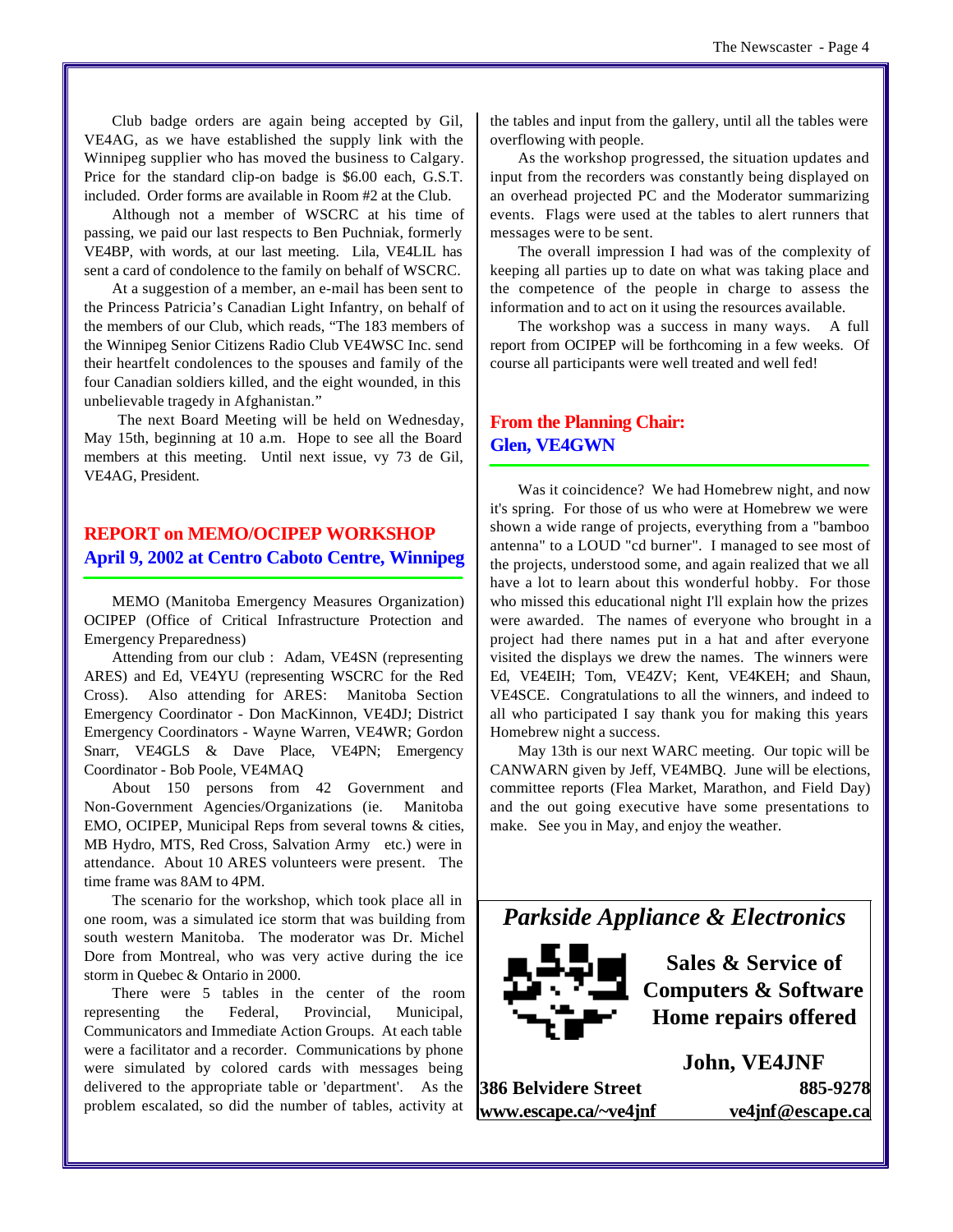## **Contest Calendar**

## *May*

| <b>IPA</b> Contest                  | CW         | 0000Z | May 4         |
|-------------------------------------|------------|-------|---------------|
| <b>MARAC County Hunters Contest</b> | CW         | 0000Z | May 4         |
| 10-10 Int. Spring Contest           | CW         | 0001Z | May 4         |
| Indiana QSO Party                   |            | 1300Z | May 4         |
| Massachusetts QSO Party             |            | 1800Z | May 4         |
|                                     |            | 1100Z | May 5         |
| <b>ARI</b> International DX Contest |            | 2000Z | May 4         |
| <b>Connecticut QSO Party</b>        |            | 2000Z | May 4         |
|                                     |            | 1200Z | May 5         |
| <b>IPA</b> Contest                  | <b>SSB</b> | 0000Z | May 5         |
| <b>VOLTA WW RTTY Contest</b>        |            | 1200Z | May 11        |
| <b>FISTS Spring Sprint</b>          |            | 1700Z | May 11        |
| CQ-M International DX Contest       |            | 2100Z | May 11        |
| <b>Baltic Contest</b>               |            | 2100Z | May 18        |
| CQ WW WPX Contest                   | CW         | 0000Z | May 25        |
| <b>QRP ARCI Hootowl Sprint</b>      |            | 2000  | May 26        |
| MI QRP Memorial Day CW Sprint       |            | 2300Z | May 27        |
| <b>June</b>                         |            |       |               |
| <b>WW South America CW Contest</b>  |            | 0000Z | Jun 1         |
| <b>IARU Region 1 Field Day</b>      | CW         | 1500Z | Jun 1         |
| <b>QRP TAC Sprint</b>               |            | 1800Z | Jun 1         |
| <b>ANARTS WW RTTY Contest</b>       |            | 0000Z | Jun 8         |
| <b>Portugal Day Contest</b>         |            | 0000Z | Jun 8         |
| <b>RSGB Jubilee Contest</b>         |            | 1000Z | Jun 8         |
| Asia-Pacific Sprint                 | <b>SSB</b> | 1100Z | Jun 8         |
| <b>TOEC WW Grid Contest</b>         | <b>SSB</b> | 1200Z | Jun 8         |
| <b>ARRL June VHF QSO Party</b>      |            | 1800Z | Jun 8         |
| All Asian DX Contest                | CW         | 0000Z | Jun 15        |
| <b>SMIRK Contest</b>                |            | 0000Z | Jun 15        |
| <b>AGCW VHF/UHF Contest</b>         |            | 1600Z | Jun $15$      |
| West Virginia QSO Party             |            | 1800Z | Jun $15$      |
| Marconi Memorial HF Contest         |            | 1400Z | <b>Jun 22</b> |
| <b>ARRL Field Day</b>               |            | 1800Z | Jun 22        |
|                                     |            |       |               |
| <b>QRP ARCI Milliwatt Field Day</b> |            | 1800Z | Jun 22        |

## **Winnipeg ARES Flea Market Report By Dick, VE4HK & Mariska, VE4MMG**

Winnipeg ARES had an outstandingly successful Silent Auction and sale of donated "junque" at the WARC flea market, April 21. Our table was surrounded by bargain hungry amateurs throughout the morning. Thanks to everyone who purchased silent auction tickets and those who bought all the neat stuff at our tables, we were able to replenish our funds very nicely.

A very special thank you to Chris Read VE4AIL, who generously donated his father's test equipment and other ham things to ARES. We sold practically everything that Chris gave us. Thanks are also extended to Don Girrard VE4DWG and Joe Konkin VE4WF who manned the ARES table Sunday morning. They did a fabulous job selling tickets, and all the donated items. Mariska and I could not possibly have done it without Don and Joe.

Congratulations to each of the winners listed below. Mariska and I would also like to thank everyone who purchased silent auction tickets and all the donated "junque" on Sunday. We really appreciate your contribution.

The winners of the silent auction were

| Lot 1                  | Joe Konkin            | <b>VE4WF</b>  |
|------------------------|-----------------------|---------------|
| $\operatorname{Lot} 2$ | Darrell Sofraniuk     | <b>VE4DS</b>  |
| Lot 3                  | Mariska Maguire       | <b>VE4MMG</b> |
| Lot 4                  | Lin Kullman           | <b>VE4LIN</b> |
| Lot 5                  | George Gillespie      | <b>VE4GNG</b> |
| Lot 6                  | <b>Gladys Wilsone</b> | <b>VE4GE</b>  |
| Lot 7                  | Dale Chevalier        | <b>VE4DRC</b> |
| Lot 8                  | Gord Watt             | <b>VF4IF</b>  |

## **Camp-X Back on the Air in 2002**

May 11 - 1300 hrs to 0100 hrs UTC

May 12 - 1300 hrs to 1900 hrs UTC

Camp-X Intrepid Park in Whitby, Ontario, Canada

**Sponsors:** North Shore Amateur Radio Club of Oshawa, South Pickering Amateur Radio Club, Whitby Amateur Radio Club, Camp-X Historical Society and 2 Intelligence Company (Canadian Forces Reserve)

**Call Sign:** VE3SCX (Secret Camp-X)

**Bands:** HF 80 / 40 / 20 / 10

**Modes:** SSB and CW (as operators are available for CW)

QSL Cards: We will be providing a colour commemorative QSL card for those interested upon request. For our QSL a letter size SASE please. (DX 1 IRC or \$1 US) Send QSL requests to: Fred Bengel, VE3TIG (email: ve3tig@rac.ca) 679 Aruba Crescent Oshawa, Ontario Canada L1J 6B7

## **Camp-X information:**

[http://www.osha.igs.net/~lsolomon/nsarc/campx.htm;](http://www.osha.igs.net/~lsolomon/nsarc/campx.htm) campx@canada.com

Camp-X was where 'agents' trained before being parachuted into Nazi occupied territory to not only lead the resistance movement, but to provide valuable information to invading Allied Armies. Camp-X was administered by British Security Co-ordination under the leadership of Sir William Stephenson, known as Intrepid. An integral part of Camp-X was Hydra, the top secret radio transmitting building that received data from all around the world. The majority of the Hydra operators were Amateur Radio operators. The public is invited to join in the festivities and see static displays.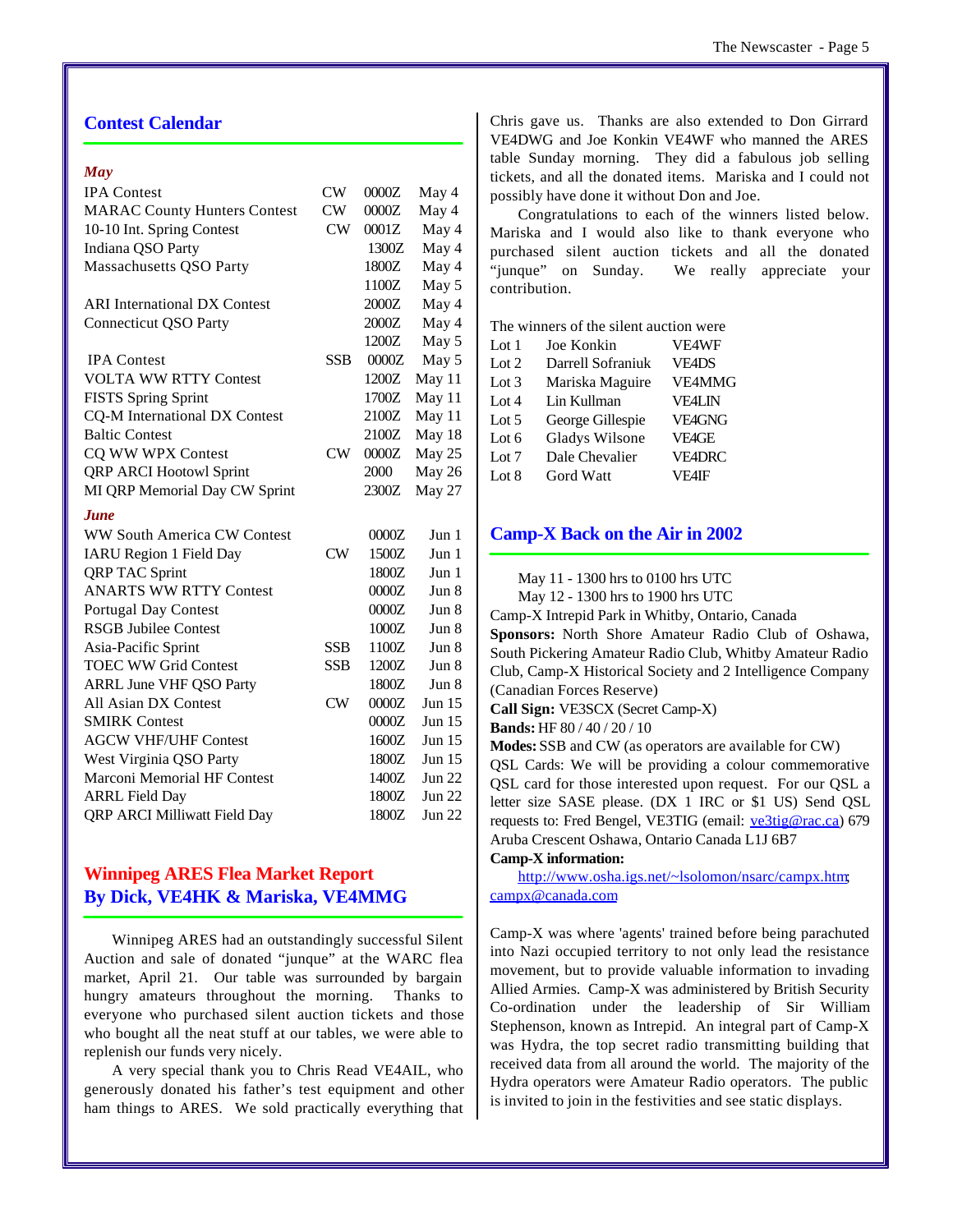## **News from the Net**

#### *First 2-Metre Trans-Atlantic Contact?*

Have the first 2-metre band trans-Atlantic contacts now been made? A secondhand message posted on the packet network by DK3XT would, if confirmed and proved to be true, rewrite the 2-metre DX record books. DK3XT says that he received an e-mail and phone call from Alex, N2PIG, in which N2PIG claims to have made trans-Atlantic contacts on 2 metres using WSJT, the new weak-signal digital communications mode.

N2PIG says that three weeks ago he went to the east coast of Newfoundland to establish a high-power 2-metre and 70-centimetre station with the callsign VO1/N2PIG Portable. The following week, Alex and his wife Debra, VA3PIG, travelled to western Ireland, where they established a similar station. Alex then returned to Newfoundland, leaving Debra in Ireland. Alex goes on to says that on St Patrick's Day, the 17th of March, an exchange of callsigns was made while the following day they completed a full exchange in less than four hours. On the 19th, Alex claims that the greeting "God Bless America" was received from Newfoundland, and a partial "Greetings from Ireland" was received by him.

He says that full details of the event will be available on a website to be established soon. Both stations have now been dissembled. If anyone has any corroborating evidence of these contacts, we would be very interested to hear from them! *- RAC*

#### *German Pioneer Inventor Dies at 100*

Rudolf Hell, the German inventor who pioneered the technology that led to the development of the fax machine and scanner, died recently at the age of 100. In 1929 he invented the 'Hellschreiber', a machine for transmitting text that electronically breaks up letters into a stream of dots and reassembles them at the receiving end. Recently, computer technology has led to a resurgence of interest in Hellschreiber as a mode among amateur radio data enthusiasts. *- RAC*

#### *North Magnetic Pole could be leaving Canada*

(CNN) -- The North Magnetic Pole could soon abandon Canada, migrate north of Alaska and eventually wind up in Russia, according to a Canadian scientist. The magnetic pole, which has steadily drifted for decades, has picked up its pace in recent years and could exit Canadian territory as soon as 2004, said Larry Newitt of the Geological Survey of Canada. If the pole follows its present course, it will pass north of Alaska and arrive in Siberia in a half century, but Newitt cautioned that such predictions could prove wrong. "Although it has been moving north or northwest for a hundred years, it is not going to continue in that direction forever. Its speed has increased considerably during the past 25 years, and it could just as easily decrease a few years from now," the geophysicist said.

The location to where compasses point from virtually every place on the planet, which acts somewhat like a giant magnet. The Earth's magnetic field originates in the outer core, produced by the movement of molten iron more than 1,850 miles (3,000 km) below the surface and influenced to some degree by charged particles streaming from the sun. Navigation: Global positioning satellites have reduced the need for compasses, but some smalltime mariners, pilots and travelers on foot still rely on compasses. They need updated charts that delineate the North Magnetic Pole's current location to plot accurate courses.

The erratic pole can jump around considerably each day, but migrates on average about 10 kilometers to 40 kilometers each year. Friend of navigators for centuries, beckoning compass needles from virtually every point on the planet, the North Magnetic Pole is distinct from the North Terrestrial Pole, the fixed point that marks the axis of the turning planet. The magnetic pole is currently 966 kilometers (600 miles) from the geographic one. Because the magnetic pole lies in the Arctic Ocean, scientists attempting to pinpoint its precise location must visit during a brief window in the spring. "We always do this kind of work in May. We need frozen conditions so that we can land an airplane anywhere on ice or snow, but not so cold that it is impossible to work outdoors," Newitt said. The North Magnetic Pole historically is resurveyed about once every decade. But Newitt and colleagues, who last studied the site in 2001, might attempt another trek in 2003 to investigate further its accelerated migration. The pole is a short plane ride away from Resolute Bay, home to 200 hardy souls in one of Canada's most northerly settlements, where a popular T-shirt boasts: "Resolute is not the end of the world, but you can see it from here." Despite its remote location, tourists occasionally visit the town to experience North Pole adventures, searching for everything from polar bears to Santa Claus to an even more elusive target.

During a 1984 survey, Newitt and colleagues were approached by a newlywed couple with a strange request. "When they heard we were going to the pole they asked if they could hitch a ride. When asked why they wanted to go there, they replied that they wanted to conceive their child there," Newitt said. The honeymooners did not make the trip, but other couples, also believing that the location nurtures fertility, have chartered small planes to the forbidden spot, set up tents on the ice and conducted their business. Nothing about the magnetic field at the pole would have a significant effect on humans, Newitt said. But ever the scientist, he added: "It would be interesting to track the children of these polar trysts for the next couple of decades." *- RAC*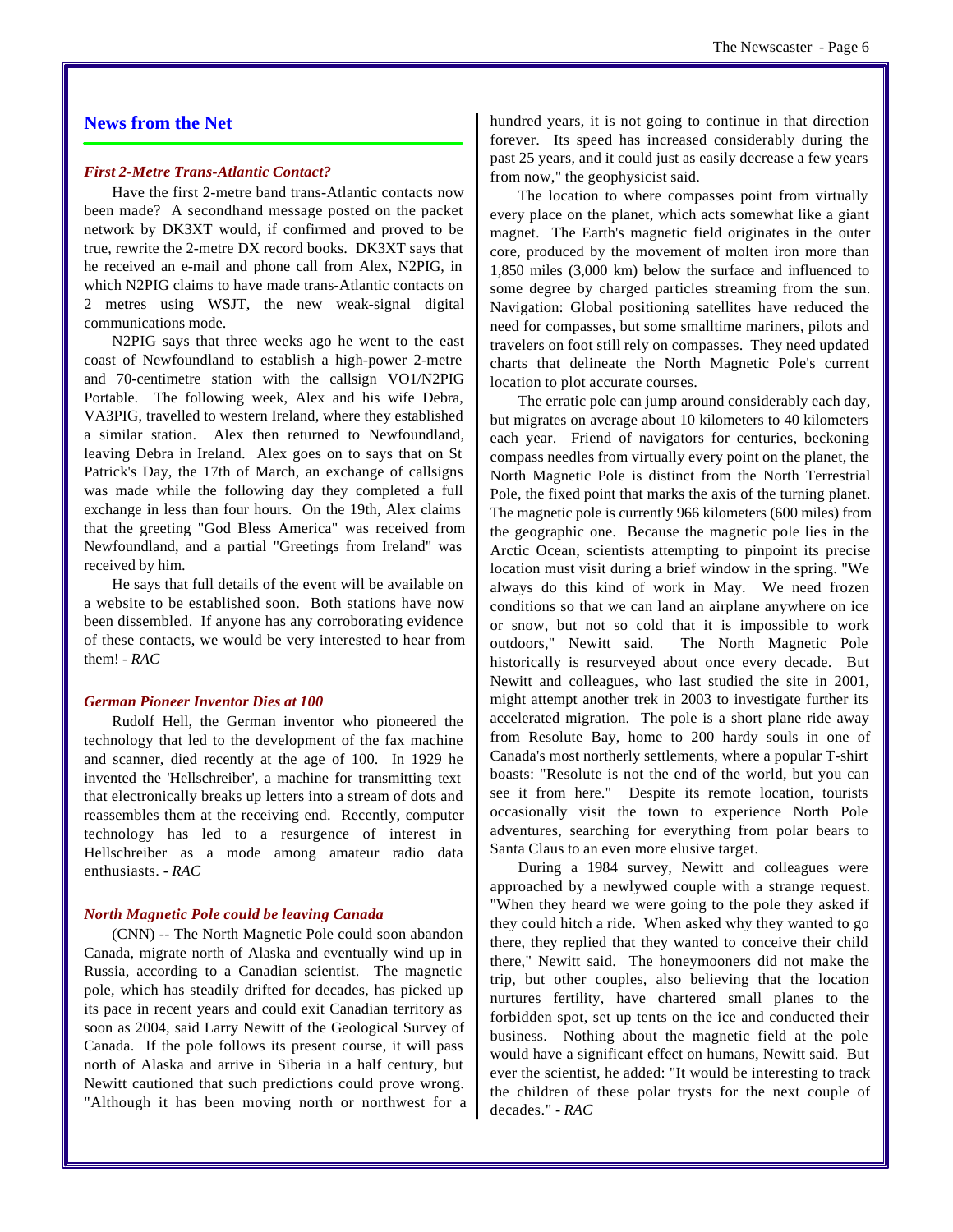#### *RAC introduces On-line shopping from the web*

In case you had not noticed, in response to suggestions from many RAC members, you can now purchase RAC books, manuals and other useful items from this web site using a new secure server. All you need is your credit card (Visa or MC).

You can also renew your membership, or join RAC on-line.

This new service has been developed by volunteer Guy Charron and General Manager Debbie Norman at RAC headquarters, using a new secure server donated to RAC by Manfred Kahle VA3MWK, and maintained by Rene Kahle VA3RDK of Information Gateway Services in Ottawa.

Security of all financial transactions is guaranteed by a certificate from Entrust, which you can visit by clicking on the Entrust logo on the store index page, or at the bottom of the RAC home page.

## *ARRL TAKING WAIT-AND-SEE ATTITUDE ON FCC ULTRA-WIDEBAND ORDER*

The ARRL is taking a wait-and-see approach regarding the FCC's recent First Report & Order on the deployment of ultra-wideband (UWB) devices. The largely untested technology has been touted by proponents as a means to provide high-speed wireless data connections as well as for such applications as object-penetrating imaging--all while using spectrum occupied by existing services and without creating interference. The FCC Order in ET Docket 98-153 was approved February 14 at an open meeting but has not yet been released. It promotes a vision of potential UWB public safety applications in addition to broadband Internet access. "The FCC claims that it has exercised caution, but only time will tell whether they have been cautious enough to avoid harmful interference to existing services," said ARRL Executive Vice President David Sumner, K1ZZ. "The statement that 'The FCC will act vigorously to enforce the rules and act quickly on any reports of interference' is not reassuring to anyone who lives in the real world." The FCC's UWB Order will be among the items up for discussion at a meeting of the ARRL Executive Committee March 2 in Arlington, Virginia. The EC will study the Order's implications and consider whether it warrants further action on the part of the League. Wireless Internet connectivity systems are expected to be among the first commercial UWB applications. Proposed UWB devices include a range of imaging systems such as ground-penetrating radar, through-wall imaging systems, medical systems, and surveillance systems. The FCC has described the standards its Order outlines as "a cautious first step" with UWB. For now, at least, communication uses of ultra-wideband will be restricted to frequencies above 3.1 GHz. Amateur Radio has secondary allocations above 3.1 GHz at 3.3-3.5 GHz and 5.65-5.925 GHz, which are allocated to government radiolocation. The ARRL has been part of an industry coalition that called on the FCC "as a matter of fairness" to issue a Further Notice of Proposed Rule Making that included proposed UWB rules and specifies emission limits before it took action to authorize UWB equipment under Part 15. "We are disappointed that the FCC did not pay closer heed to the coalition's recommendation to keep UWB above 6 GHz," said ARRL's Technical Relations Manager Paul Rinaldo, W4RI. Although the ARRL has agreed in its formal comments that UWB can have useful and beneficial applications, it wanted the FCC to first establish specific rules, definitions and classes of UWB devices as well as appropriate interference avoidance regulations. "Until we know the specific technical characteristics and geographic distribution of UWB devices," Rinaldo said, "it is difficult to estimate the interference potential to amateur receiving systems." Concerns have been expressed by the US Department of Defense, the airline industry and cellular telephone companies about the potential of UWB devices to interfere with the Global Positioning System (GPS). The Defense Department said the FCC's decision to keep UWB communication applications above 3.1 GHz will protect GPS and other critical military systems from interference, but the DoD plans to monitor future UWB developments. The FCC said it intends within the next six to twelve months to review its UWB standards and issue a Further Notice of Proposed Rule Making to "explore more flexible standards and address the operation of additional types of UWB operations and technology. Since most UWB applications have not yet been made fully public, the League plans to evaluate what effect new UWB devices could have on Amateur Radio as they are rolled out to market. Rinaldo says the coalition partners will be gathering evidence and field testing UWB production models as they become available. ARRL's comments in the UWB proceeding are available on the ARRL Web site

<http://www.arrl.org/announce/regulatory/et98-153/index.html> .--ARRL Legislative and Public Affairs Manager Steve Mansfield, N1MZA, provided information for this report *- ARRL*

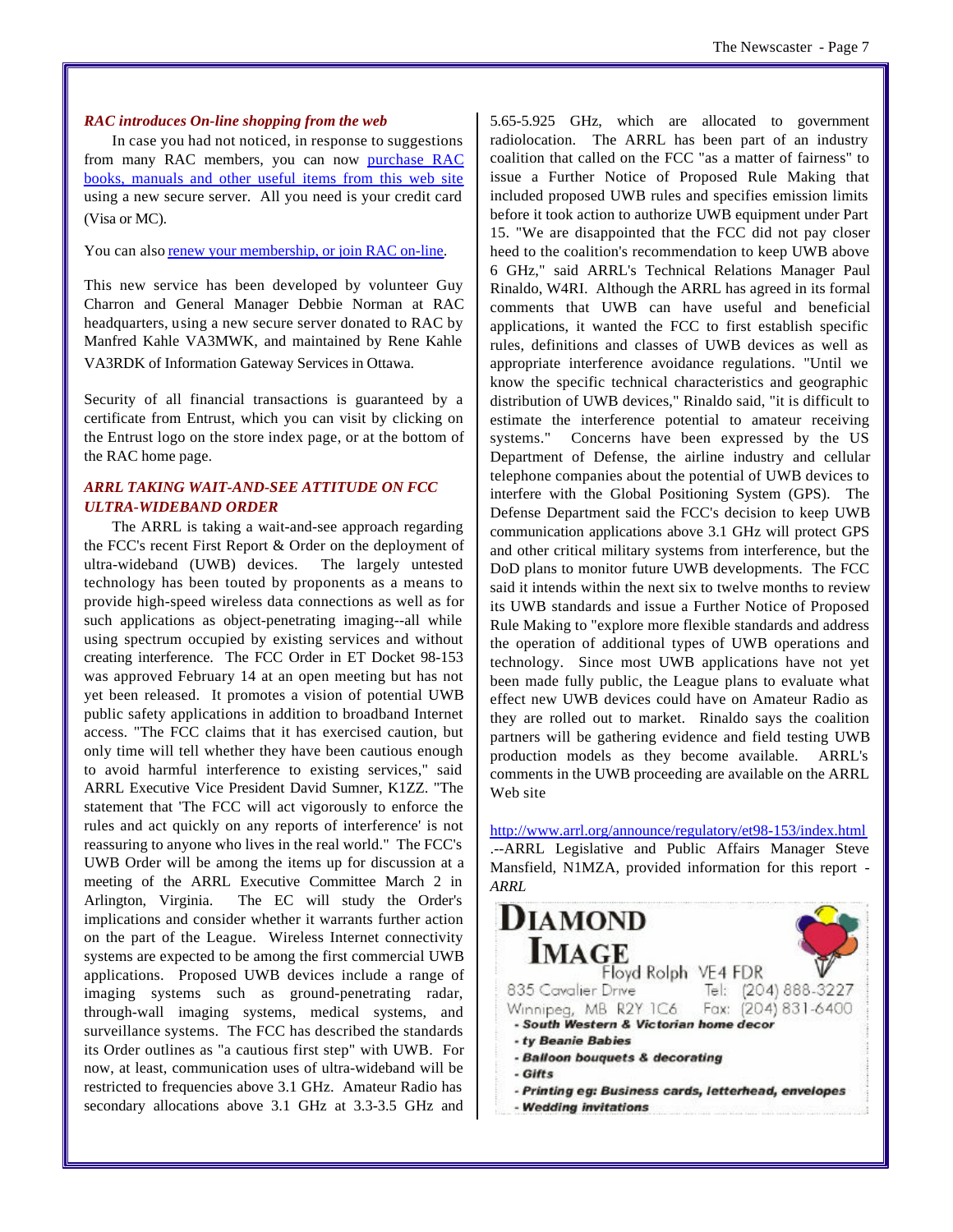## **Why Should You Join RAC or Renew Your Membership ?**



## "what RAC has done for YOU lately"

Pu Promoted CEPT and IARP to Industry Canada and now RAC is sole Canadian source for CEPT and IARP international operating permits. Since 1998.

- $\forall$  Introduced the Worked All RAC Award (1998) joining RAC-sponsored Canadaward, Trans Canada Award, Provincial Capitals Award, and Seaway Award.
- $\Theta$  Arranged for annual awards of Canadian Amateur Radio Hall of Fame and Amateur of the Year.
- O Sponsor the RAC Canada Day, RAC Winter Contest and the Canadian Contest Championship .
- O Introduced new RAC Affiliated Club Liability Insurance. 1998
- P The Canadian Amateur magazine expanded to 64 pages -Jan/1999
- $\upbeta$  Attended ITU meetings (since 1997) to argue against allocation to space borne synthetic aperture radars in the 70 cm band
- $\Theta$  Attended ITU meetings in 1999 to ensure that limits on unwanted emissions from Amateur Radio satellites are set at levels acceptable to the Amateur Radio community.
- $\upbeta$  Attended ITU meetings, in 1999, to argue against expanded allocations to fixed wireless access systems in the Amateur Radio bands.
- $\Theta$  Ensured, (since WRC 1997) that the Canadian proposal for Third Generation PCS telephones excludes use of the amateur spectrum.
- $\Theta$  Conducting studies to argue against use of the Amateur 5GHz band for unlicensed, outdoor, high power, Local Area Network devices for interconnection of computers. 1999
- O Developed and submitted proposal for 137 kHz Amateur Radio band to match bands already approved in many other countries. 1999
- O Developed a proposal for a primary allocation at 2400 MHz to protect EME communications from interference from other services. 1998
- $\Theta$  Participated in the development of a proposal for new Amateur Radio bands between 250 and 1000 GHz. 1999
- O Participated in discussions of reallocation of Amateur Radio bands between 71 and 250 GHz to ensure that we do not lose any spectrum in that range. 1998/1999/2000.
- $\Theta$  Participated in the development and delivery of courses on Amateur Radio Administration for third world country governments, with the object of encouraging the understanding and support for Amateur Radio in governments around the world. 1999.
- O Participated (since 1997) in Canadian preparations for WRC 2000, to ensure that Amateur Radio interest are

protected by the Canadian government delegation to Istanbul.

- $\upbeta$  Ensuring (since 1995) that advice to the Canadian Government from the industry-led Radio Advisory Board of Canada, takes into account the interests of Amateur Radio.
- $\upbeta$  Established band planning committees for Microwave, VHF/UHF and HF bands to ensure that our bands are used in a way that is fair and equitable, and takes into account the interests of all Radio Amateurs in Canada. Since 1997.
- O Prepared a landmark paper on the Future of Amateur Radio which provides a basis for the development of plans to ensure the continuing viability of Amateur Radio in presence of INTERNET competition
- $\upbeta$  Worked closely (since 1994) with ARRL on sharing ideas, and finding solutions to problems of common interest for the benefit of Canadian amateurs.
- $\upbeta$  Developed (under contract), and continuing to improve the web based Canadian Call Sign Data Base search facility, and negotiated the inclusion of call sign holder Qualifications. Updated daily. On RAC web site Oct 1, 1999.
- $\Theta$  Established web pages for QRP Canada, to promote and encourage the use of experimentation with low power among young amateurs. 1999.
- $\upbeta$  Helped organize and provided guidance to ARISS, the program to establish Amateur Radio on the International Space station since 1996
- O Established web pages for ARISS, to promote and encourage participation by Canadian amateurs in the Space station.
- $\upbeta$  Set up a group of volunteers to arrange and support contacts between Canadian schools and Amateurs on the International Space Station
- $\upbeta$  Developed and maintained (since 1998) a web-based database of Frequently Asked Questions about the rules and regulations governing the acquisition and use of an Amateur Radio licence in Canada and abroad, to encourage the participation of more young people in our hobby. .
- $\Theta$  Participated (since 1994) in EMC Standards committees, to ensure that standards are developed to protect Amateur Radio communications, while helping to protect us from unrealistic accusations from users of other equipment.
- $\upbeta$  Provided (since 1995) expertise to Industry Canada to support negotiation of a cross border sharing arrangement with the USA for the use of the 220 to 222 MHz band (Signed Dec 1999).
- $\upbeta$  Worked with Industry Canada to improve RIC-1 on the Accredited Examiner process and procedures - issued Sept 16/99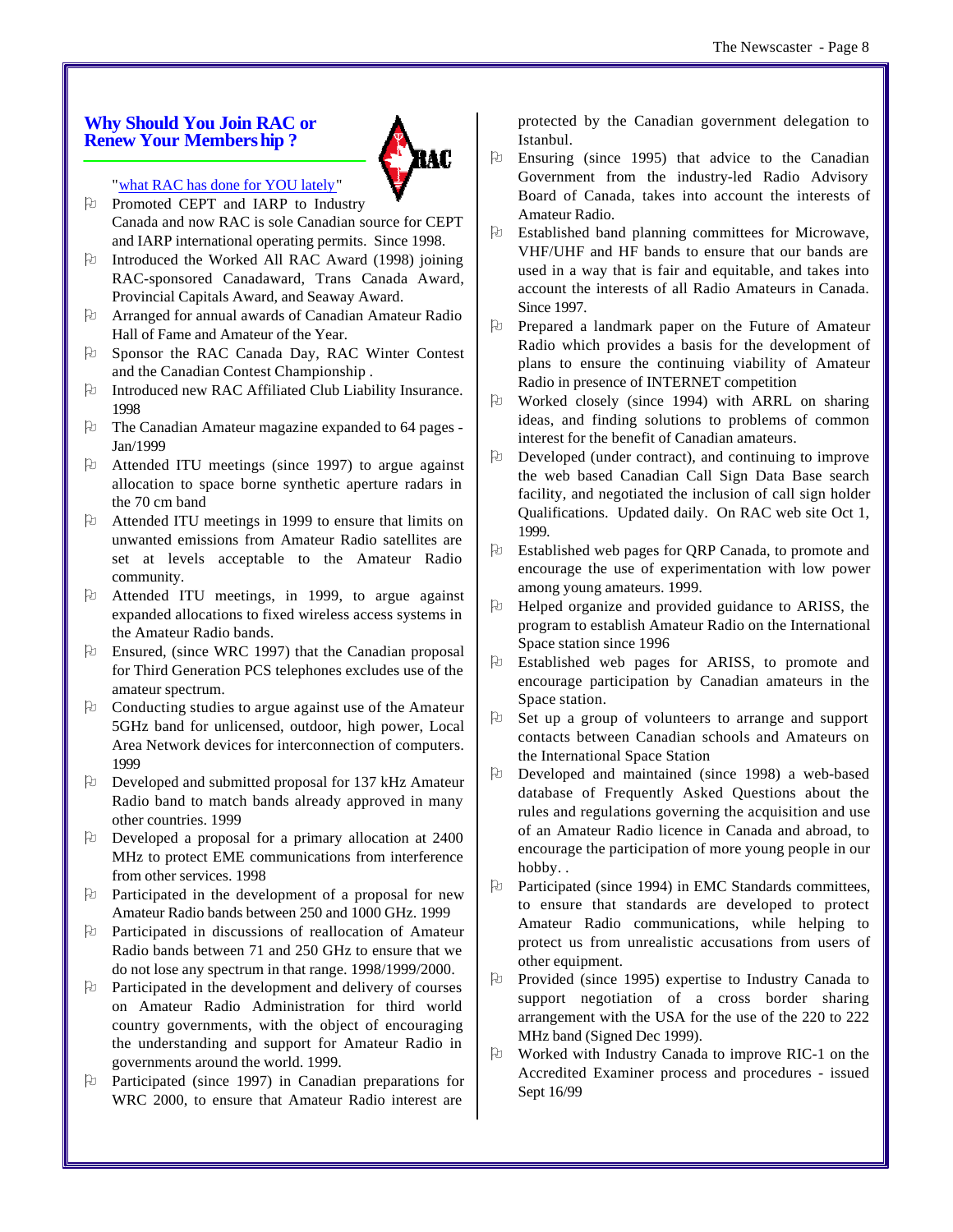- O Worked with Industry Canada to improve and expand RIC-3 to include all regulations supplementary to RIC-1 and RIC-2, including examination curricula and syllabi, except question banks. Sept/99.
- P Worked with Industry Canada to update and restructure examination question banks for both Basic (RIC-7) and Advanced (RIC-8) exams - posted on Strategis web site Sep 15/99.
- $\Theta$  Greatly expanded Amateur Radio National Bulletin Service for news and on-air events, including e-mail and packet distribution in both the English and French languages and relays on phone and CW nets by Official Bulletin Service stations - since 1998.
- O Represented Canadian amateurs at the World Radio Conference in Istanbul in 2000
- O Recommended to Industry Canada that Canadian amateurs be given full access to the HF spectrum with a 5 wpm Morse test. This will ensure continuance of reciprocal operating agreements with other countries.
- O Promoted Amateur radio in developing countries by teaching IARU and ARRL sponsored courses in Amateur Radio Administration since 1999.

## **Hints & Kinks by Ralph, VE4RY**

#### *Subject: Electrical Wiring Technique*

When doing electrical work where stranded wire is to be connected to screws or lugs, such as on light sockets, wall outlets, switches, etc., most of us are quite willing to go the extra mile in the interest of safety. So, in order to prevent accidental shorts from loose strands, we solder the wire strands together before wrapping the wire around the screw.

I've watched the professional installers where I used to work do this in a slightly different way than most of us might think of. Instead of applying solder to the whole length of the exposed wire, they only solder the very tip of the wire for about 1/8 of an inch - and leave the rest of the exposed wire unsoldered.

Then, using needle-nosed pliers, the wire is wrapped around the screw with a twisting motion in the direction that tightens the strands together. (The wire is, of course also placed so that it follows the rotation of the screw as it is tightened.)

By using this method, the fine strands of wire still stay together in one piece at the end, yet because only the end is filled with solder, the rest of the wire remains flexible and is easier to wrap tightly around the screw.

## **Public Service Honor Roll Criteria**

#### *Effective May 1, 2002*

This listing is to recognize radio amateurs whose public service performance during the month indicted qualifies for 70 or more total points in the following 6 categories (as reported to their Section Managers). Please note the maximum points for each category:

- 1. Participating in a public service net, using any mode. --1 point per net session; maximum 40.
- 2. Handling formal messages (radiograms) via any mode. --1 point for each message handled; maximum 40.
- 3. Serving in a RAC-sponsored volunteer position: RAC Field Organization appointee or Section Manager, NTS Net Manager, TCC Director, TCC member, NTS official or appointee above the Section level. -- 10 points for each position; maximum 30.
- 4. Participation in scheduled, short-term public service events such as walk-a-thons, bike-a-thons, parades, simulated emergency tests and related practice events. This includes off-the-air meetings and coordination efforts with related emergency groups and served agencies. - 5 points per hour (or any portion thereof) of time spent in either coordinating and/or operating in the public service event; no limit.
- 5. Participation in an unplanned emergency response when the Amateur Radio operator is on the scene. This also includes unplanned incident requests by public or served agencies for Amateur Radio participation. - 5 points per hour (or any portion thereof) of time spent directly involved in the emergency operation; no limit.
- 6. Providing and maintaining a) an automated digital system that handles RAC/ARRL radiogram-formatted messages; b) a Web page e-mail list server oriented toward Amateur Radio public service -- 10 points per item.

Amateur Radio stations that qualify for PSHR 12 consecutive months, or 18 out of a 24 month period, will be awarded a certificate from Headquarters upon written notification of qualifying months to the RAC Vice President Field.

## **Winnipeg ARES Report by Jeff, VE4MBQ - Winnipeg EC**

Our March meeting featured a brain-storming session instead of a guest speaker. We talked about participation requirements, entry of new members, and spent a little time talking about long-term equipment requirements. We agreed at the meeting, and this can be considered a Notice of Motion for our next meeting that, *Winnipeg ARES members are*